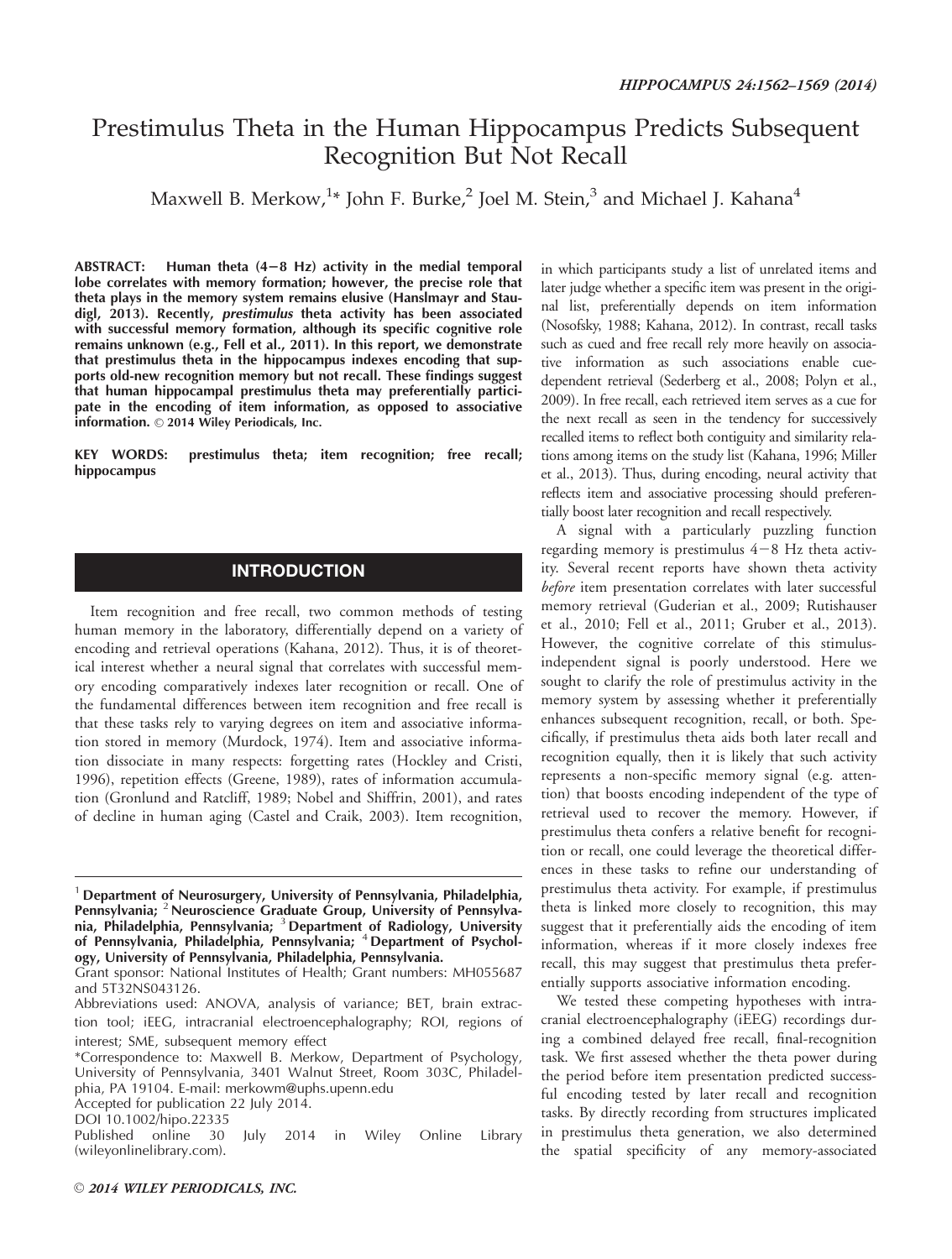prestimulus theta activity. Finally, we analyzed the time–frequency characteristics in the hippocampus during both recognition and recall tasks to assess the timing of the theta subsequent memory effect (SME) in these two types of memory. We found that increased prestimulus theta occurred in the hippocampus, but not in the lateral temporal or frontal areas, and that higher levels of this neural signal were associated with better recognition, but not recall. These data suggest that prestimulus theta reflects a hippocampal memory signal rather than supporting a more general set of cognitive operations. Although there are several interpretations of these finding, we propose that hippocampal prestimulus theta enhances memory encoding by preferentially boosting item information processing, as opposed to associative information processing.

#### MATERIALS AND METHODS

#### Subjects

Patients with medication-resistant epilepsy underwent surgical procedures in which grid, strip, or depth electrodes were implanted to localize epileptogenic regions. Data were collected over an eight-year period as part of a multi-center collaboration. Our research protocol was approved by the institutional review board at each hospital, and informed consent was obtained from the patients and their guardians. Our final subject pool consisted of 77 left-language dominant patients. A subset of these data have been reported previously (Burke et al., 2013). Unlike these earlier studies, which focused exclusively on free recall, the original analyses reported here focus on the comparison between free recall and a final recognitionmemory task. Further, we examine the time interval before an item appears on the screen rather than the post-presentation period. All of the analyses and results described here are novel.

#### Combined Free Recall and Recognition Task

Each patient participated in an intentional combined delayed-free recall and final-recognition task (Figs. 1A,B). The task was developed using the python experiment-programming library (PyEPL; see Geller et al., 2007) and administered at the patient's bedside using a laptop computer. A fixation cross presented in the center of the screen signaled the onset of each study list. Lists comprised fifteen words chosen randomly and without replacement from a pool of high-frequency nouns [\(http://memory.psych.upenn.edu/WordPools\)](http://memory.psych.upenn.edu/WordPools). During the encoding period, each word appeared individually for 1,600 ms followed by a randomly jittered  $800-1,200$  ms blank inter-stimulus interval ("Encoding Period" in Fig. 1A). Following presentation of the final list item patients were given a minimum 20 s mental arithmetic task ("Distractor" in Fig. 1A). The appearance of a row of asterisks along with an audible tone then signalled the start of a 45 s recall period during

which patients were instructed to recall the just-presented list items in any order ("Recall Period" in Fig. 1A).

Following a series of between 10 and 16 free recall lists, patients were given a final old-new recognition-memory test ("Recognition Period" in Fig. 1B). The variation in the total list count reflected slight experimental modifications over the eight-year period in which these data were collected. For the recognition test, 60 targets were randomly chosen from the studied items and intermixed with 60 lure items chosen from the same word pool. Each of these 120 test items was then presented individually, and patients were asked to make old-new judgments by pressing one of two buttons on a computer keyboard with their right ("old") or left ("new") index finger. Patients were given a maximum of 5 s to respond to each probe item. Following a jittered inter-stimulus interval of  $2,400-2,600$  ms the next probe item was then presented.

#### Recordings and Spectral Power Computation

Intracranial EEG was recorded and converted to a bipolar montage by differencing the signals between each pair of immediately adjacent contacts on grid, strip, and depth electrodes (Burke et al., 2013). The sampling rates of initial recordings ranged from 256 to 1,000 Hz depending on the clinical recording system. Signals were then re-sampled at 256 Hz. Contact localization was accomplished by co-registering the postoperative computed tomography (CT) images with the magnetic resonance imaging (MRI) scans. CTs with MRIs using FSL brain extraction tool (BET) and FLIRT software packages. We convolved segments of iEEG signal (700 ms before the start of word presentation to the onset of word presentation, plus 3,000 ms flanking buffers) with 10 complex-valued Morlet wavelets (wave number 6) with center frequencies linearly spaced from 4 to 8 Hz (Addison, 2002). We squared and log-transformed the wavelet convolutions, then averaged the resulting log-power traces into one 700 ms epoch. Power was averaged across all frequencies yielding the 4–8 Hz theta frequency band. For each electrode, we then z-transformed power values separately for each session; further analyses were performed on these normalized power values. The power computation for our full time–frequency spectrogram analysis was similar to the theta-band specific power extraction. We convolved segments of iEEG signal (1,000 ms before the start of word presentation to 1,800 ms after the onset of word presentation, plus 3,000 ms flanking buffers) with 30 complex-valued Morlet wavelets (wave number 6) with center frequencies log-spaced from 2 to 100 Hz. In this case, we averaged the log-power traces into 100 ms epochs with a 20 ms sliding window and z-transformed power values within each frequency and session.

#### Regions of Interest

Based on subject electrode coverage and previous reports of prestimulus theta activity being associated with later memory performance, we defined three regions of interest (ROI; hippocampus, temporal lobe, and frontal lobe) (Guderian et al., 2009; Rutishauser et al., 2010; Fell et al., 2011; Gruber et al.,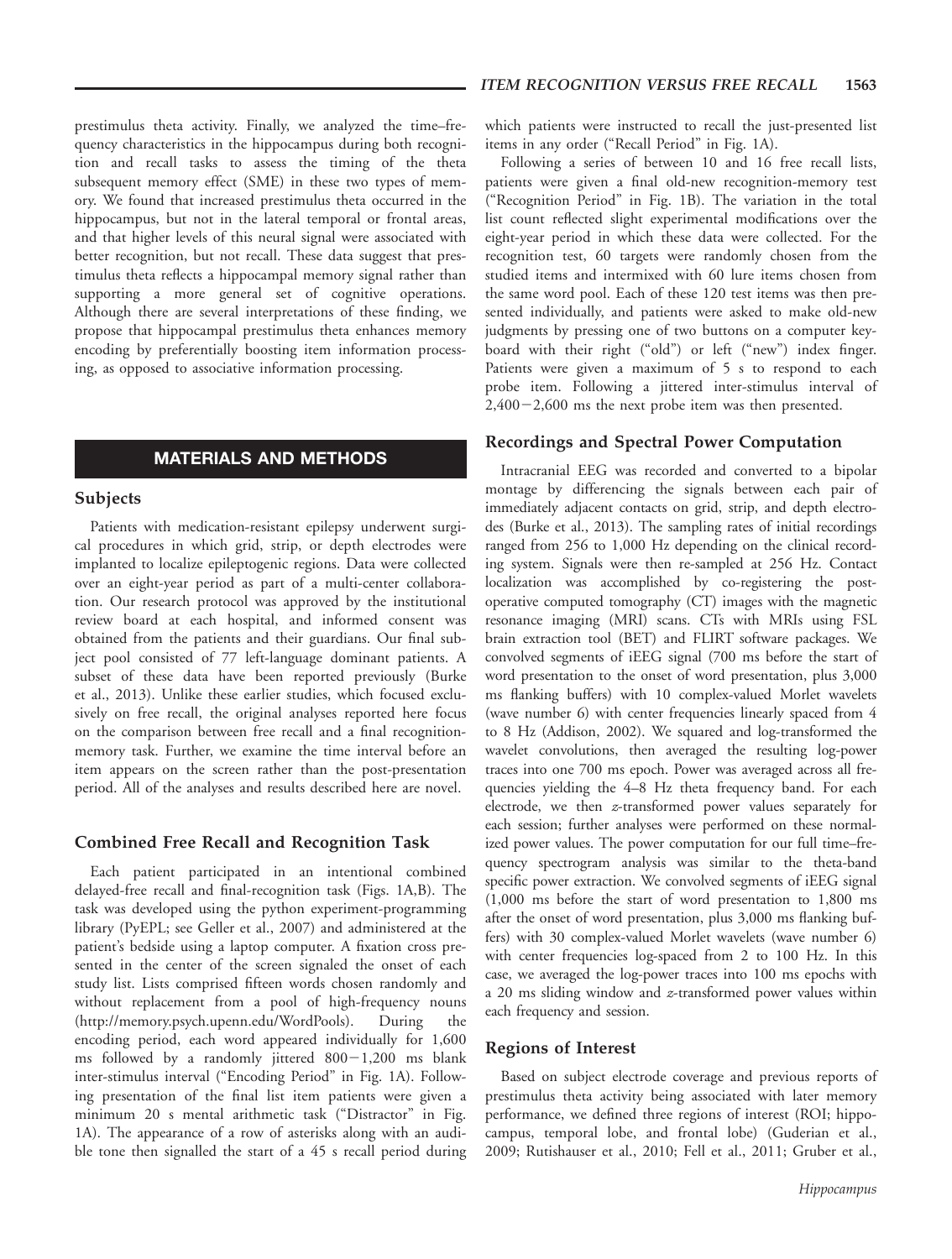

FIGURE 1. A. Free recall task. In this combined task, subjects were first shown a series of 15-word lists followed by a distractor and then asked to recall items from the most recent list. B. Recognition task following free recall lists. After all recall lists were completed, the subjects were shown 60 targets from the studied items and 60 lures and asked to make an old-new recognition judgment. C. Categorization of words by recall-recognition contingency. Across subject mean and  $\pm 1$  SEM of the percentage of presented

words in one of four categories based on later recall and recognition performance. D. Free recall serial position curve. Across subject mean and  $\pm 1$  SEM probability of recall as a function of serial position studied. E. Recognition performance by study list quartile and intra-list serial position quintile. Across subject mean and  $\pm 1$ SEM probability of recognition as a function of study list quartile and serial position quintile within a list.

2013). Temporal- and frontal-lobe electrodes were classified using anatomic labels from the registration process (Burke et al., 2013). The temporal lobe ROI does not include regions in the medial temporal lobe, defined as brain tissue medial to the collateral sulcus. For the hippocampal ROI, a neuroradiologist experienced in neuroanatomical localization but blinded to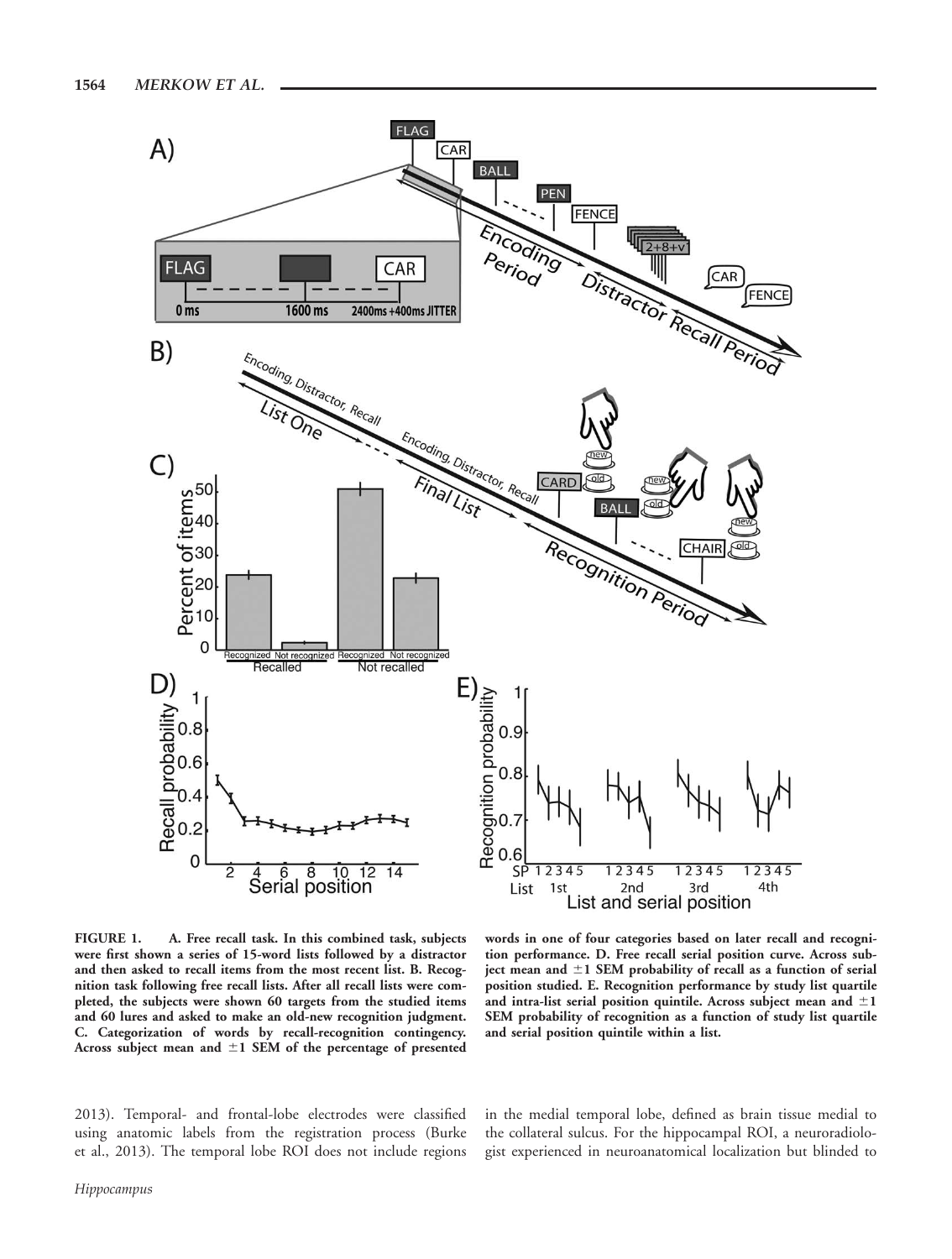the electrophysiology data, manually reviewed post-operative CT and MRI images to accurately identify all depth contacts located within the hippocampus. Each electrode distance from the hippocampal head in the anterior-posterior plane of this structure was also calculated.

#### Statistical Procedures

For each subject's sessions, a normalized power value was calculated for the -700 ms to 0 ms time epoch relative to the item-presentation period (henceforth "prestimulus period"). Based on the timing of our task, the previous word had been off the computer screen for at least 100 ms (maximum 500 ms) before the prestimulus period. Comparisons of two prestimulus SMEs were performed (Paller and Wagner, 2002) and these comparisons were dictated by the details of our memory task with the following goals in mind: (1) compare one type of memory (recognition, recall), while controlling for the other so that the difference in neural activity is associated with the difference in the specific type of memory; (2) avoid the recalled but not recognized category because it contained very few trials; (3) avoid the confounds of the study effect, (words that were recalled had a second study before recognition, Kahana et al., 2005). To this end we formulated our SME comparisons as follows: among words that were not recalled, recognition hits were compared with recognition misses (recognition SME). Next, among words that were recognized, words that were recalled were compared with words that were not recalled (recall SME). Because of the dependencies between the two comparisons, i.e., the not-recalled recognition hits formed part of both SMEs, we do not directly compare the recognition and recall SMEs. For all sessions and electrodes for each subject, we compared prestimulus theta power for successful versus unsuccessful encoding separately for each memory task (i.e., recognition and recall) using a parametric  $t$ -statistic. We then averaged t-statistics across sessions and across electrodes within a specified ROI, such that each subject contributed a t-statistic for both recall and recognition comparisons in each ROI that he/ she had electrode coverage. One-factor (ROI), repeatedmeasures ANOVA tests were performed separately for each memory type. Post-hoc *t*-statistics were applied when significance was found in order to assess the strength of the SME in each ROI and compare the SME among ROIs.

We next performed a cluster-based permutation procedure to identify contiguous time-frequency bins, which distinguished between later-remembered and later-forgotten words in both recognition and recall tasks (Maris and Oostenveld, 2007). We began by performing a series of parametric  $t$ -tests on the normalized power distributions following later-remembered and later-forgotten words at each time-frequency bin (29 frequencies and 136 time windows surrounding word presentation, see Spectral Power Computation). This resulted in 3,944 *t*-statistics for each participant. To test the reliability of these  $t$ -statistics across participants, we performed a series of one-sample ttests—one at each time-frequency bin—comparing the distribution of *t*-values to zero. To correct for multiple comparisons,

we identified the largest clusters of spectrally and temporally adjacent windows that showed significantly different power between later-remembered and later-forgotten words ( $P < 0.05$ ) across participants) and computed the cluster statistic as the sum of  $t$ -statistics across these windows (true clus+). We also computed a cluster statistic for the largest contiguous decreases in power following forgotten compared with remembered words ( $true$   $clus$ ). We then estimated the false-positive rate for each of these cluster statistics using a permutation-based shuffle procedure. For each iteration of the procedure, we randomly changed the sign of the *t*-statistics computed for each subject and computed the cluster statistics associated with the largest contiguous significant increase and decrease observed in the shuffled data across subjects (null clus+ and null clus-, respectively). We repeated this procedure 1,000 times and estimated a distribution of null clus+ and null clus-, which reflect cluster statistics that would be obtained if power values did not reliably differ between later-remembered and later-forgotten trials. Based on where the true clus+ and true clus- fell on these null distributions, we derived a p-value for each cluster statistic.

For all analyses,  $\alpha$  was set at 0.05, and a false-discovery procedure  $(q = 0.05)$  (Benjamini and Hochberg, 1995) was applied when multiple statistical tests were used.

## RESULTS

Seventy-seven subjects (24 women) undergoing intracranial EEG monitoring studied lists of 15 common nouns, each tested by delayed free recall. Every session concluded with an item recognition test on these same items (see Figs. 1A,B). We limited our prestimulus theta analyses to sessions in which  $d'$ , a common recognition performance metric, exceeded 0.66 to ensure patients were engaged in the memory task. Moreover, we excluded patients who did not accrue at least five trials in each category that composed our memory comparisons. Thus our final subject pool consisted of 58 patients (20 women), and all analyses below reflect this group. The average number of items, across all patients (reported as mean/SD/range), in each memory condition were as follows: recognized and recalled words: 28/24/5–136; recognized and not-recalled words: 52/33/19–165; not-recognized and not-recalled words: 25/18/7–55. The counts of each recognition-recall contingency as a percentage of all trials are illustrated in Figure 1C. Subjects recalled a mean  $\pm$  1 SEM of 26  $\pm$  1% of the studied items on the delayed recall task. On the final old-new recognition task, subjects endorsed 75  $\pm$  1% of targets and 36  $\pm$  3% percent of lures as old items, yielding an average  $d'$  of  $1.16 \pm .06$ . The probability of recall as a function of the serial position in a list is illustrated in Figure 1D; these patients followed the law of primacy found in healthy controls, according to which earlier words are more often recalled (Tulving, 2007). Figure 1E shows the probability of recognition as a function of study-listnumber quartile and intra-list serial position quintile. Because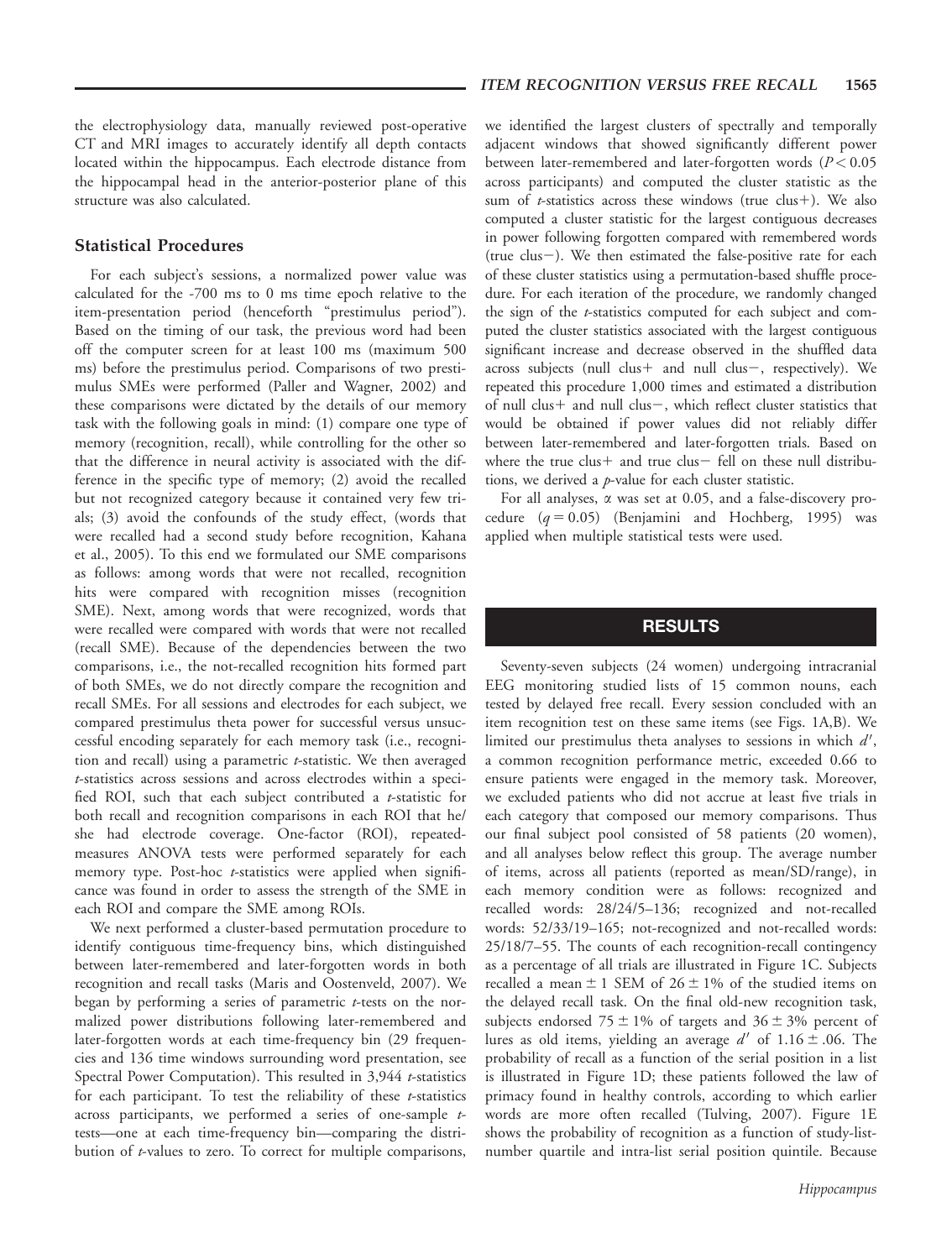

FIGURE 2. Recognition and recall subsequent memory effects by region of interest. Mean and  $\pm 1$  SEM for the distribution of each subject's prestimulus  $(-700 \text{ ms to } 0 \text{ ms relative to word pre-}$ sentation) theta SME t-statistic. Each bar represents the SME associated with a memory task (recognition or recall) and ROI pair as labeled. Double and single asterisks denote levels of significance:  $p < 0.01$ ,  $p < 0.05$ .  $n = 28$ , 50, 48 respectively for hippocampal, temporal, and frontal ROIs.

of the large number of words studied in a session (between 150 and 240) and the randomization of recognition test probe timing, nearly all words were associated with a substantial delay before recognition memory testing. A two-factor (list quartile, intra-list serial position quintile), repeated-measures ANOVA was applied to these data to assess for differences in recognition performance as a function of study position. A main effect for intra-list serial position quintile was identified  $(F_{4,1140} = 3.71,$  $MSE = 0.227$ ,  $p = 0.005$ ), but not for list number quartile  $(F_{3,1140} = 0, \quad MSE = 0.001, \quad p = 0.997)$  or the interaction between these factors  $(F_{12,1140} = 0, \text{ MSE} = 0.040, \text{ p} = 0.791).$ Post-hoc *t*-tests were applied to all combinations of intra-list serial position quintiles to assess for differences. The first intralist serial position quintile (words  $1-3$ ) was more commonly recognized than the third and fifth serial position categories (words 7-9, 13-15, respectively;  $t_{57} = 3.56$ ,  $p = 0.0008$  and  $t_{57} = 2.73$ ,  $p = 0.008$ ; false discovery rate correction  $q = 0.05$ ). These data demonstrate a primacy effect—but no recency effect—based on the study serial position within a list; therefore, words that were more likely to be recalled were similarly more likely to be recognized.

Recent human studies have identified prestimulus theta activity in several cortical locations—the hippocampus, temporal lobe, and frontal lobe—that predicts later episodic memory performance (Guderian et al., 2009; Rutishauser et al., 2010; Fell et al., 2011; Gruber et al., 2013). We sought to extend these findings in terms of memory type and anatomic specificity, investigating whether prestimulus theta activity at encoding predicted later recognition, recall, or both. To best isolate these types of memories, we formulated two prestimulus SME comparisons (see Statistical Procedures) wherein the type of memory (recognition, recall) of interest differed while the other was held constant. One prestimulus theta recognition SME and one prestimulus theta recall SME (unpaired t-statistic) were calculated for each subject in each ROI: the means and stand-

ard errors of these across-subject distributions are shown in Figure 2. The number of patients in each ROI is as follows: hippocampal (28); temporal (50); frontal (48). To search for a regionally localized prestimulus theta signal, a one-factor (ROI), repeated-measures ANOVA was applied to each type of SME. We did find differences among ROIs for the mean recognition SME values  $(F_{2,125} = 6.91, MSE = 0.645, p = 0.002)$ but not the mean recall SME values ( $F_{2,125} = 0$ ,  $MSE = 0.001$ ,  $p = 0.997$ ). Given that our omnibus test identified regional differences among the recognition prestimulus theta SMEs, we further assessed these data with post-hoc t-tests. Specifically, we assessed if the recognition SME in each region was significantly greater than zero and if the recognition SMEs significantly differed from one another (six total post-hoc  $t$ -tests). Only the recognition SME in the hippocampus was significantly greater than zero ( $t_{27} = 3.14$ ,  $p = 0.004$ ). The hippocampal recognition SME was greater than the frontal recognition SME  $(t_{76} = 2.54, p = 0.013)$ . Both of these remained significant following false discovery rate corrections ( $q = 0.05$ ). The hippocampal recognition SME trended towards being greater than the temporal lobe SME ( $t_{74} = 1.87$ ,  $p = 0.066$ ). Of note, recognition SME values for six subregions within the frontal and temporal ROIs (motor, dorsolateral prefrontal, and orbitofrontal cortex; superior, middle, and inferior temporal gyris, all  $n > 35$ subjects) were calculated to ensure a strong, local recognition SME was not obscured by heterogeneity with our pre-specified ROIs. No recognition SME value in these subregions reached significance (all uncorrected  $p > 0.1$ ). To summarize, we found that theta activity, only in the hippocampus, before learning an item was predictive of subsequent recognition but not subsequent recall.

To investigate the temporal and spectral specificity of the prestimulus hippocampal recognition SME, we analyzed a broad time-frequency range of power values (Fig. 3). For the recognition SME, the only spectral cluster significantly



FIGURE 3. Hippocampus time-frequency cluster analysis. A. Across subject *t*-statistics at each time-frequency bin for the recognition SME. The vertical dashed line represents time of word onset, and horizontal lines mark the  $4-8$  Hz theta frequency band. All time-frequency clusters  $p < 0.05$  are highlighted.  $p = 0.034$  for the prestimulus positive (recognized > not-recognized power) cluster beginning at 820 ms before word onset. See Materials and Methods for statistical details. B. Same plot as above for the recall SME.  $p = 0.023$  for the negative (not-recalled > recalled power) cluster beginning 1,120 ms after word onset.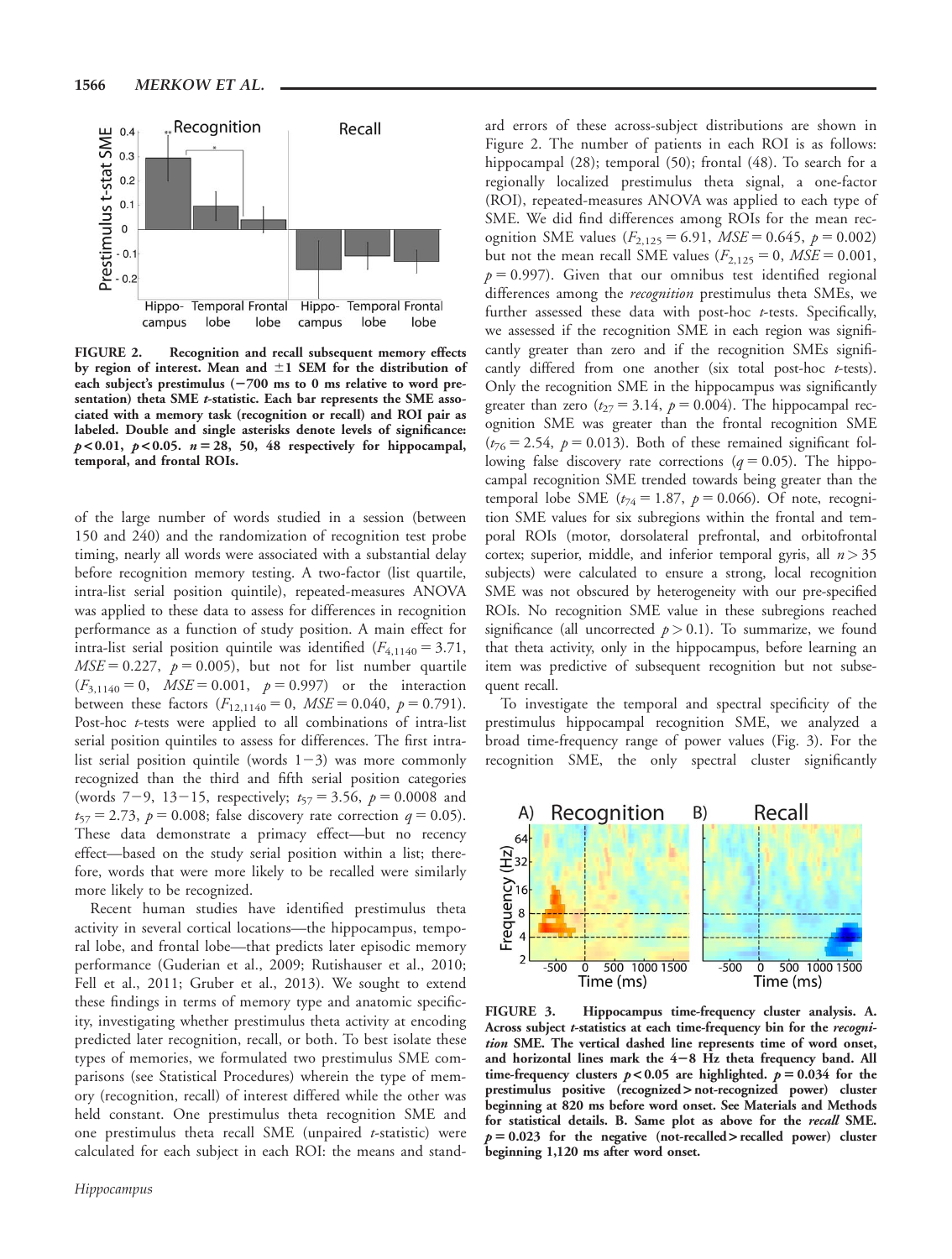associated with later memory began at 820 ms before word onset and ended 180 ms before the word onset  $(p = 0.034)$ , and was centered in the  $4-8$  Hz range with an extension into the alpha band. The recall SME spectral data appear quite different. There was no difference in time-frequency values during the prestimulus period. However, during the post-stimulus period beginning 1,120 ms *after* the word appeared and lasting until after the word came off the computer screen, there was a decrease in theta power for recalled words as compared with not-recalled words ( $p = 0.023$ ). The positive recognition and negative recall clusters remained significant following false discovery rate corrections ( $q = 0.05$ ).

Finally, given the differences in anatomic architecture and functional distinctions of the anterior and posterior hippocampus (Poppenk et al., 2013), we tested for a relationship between position along the long axis of the hippocampus and strength of the recognition SME. Our data did not reveal a correlation between location in the hippocampus and the predictive value of the prestimulus theta power for subsequent recognition performance (Pearson's  $r_{27} = -0.283$ ,  $p = 0.151$ ).

# **DISCUSSION**

We set out to refine the understanding of prestimulus theta and its role in the memory system. Analysis of iEEG recordings in 58 patients performing a delayed free recall, final-recognition memory task demonstrated that increased prestimulus hippocampal theta activity predicted subsequent recognition but not subsequent free recall. This effect was only found in the hippocampus and not in frontal or lateral temporal regions. A timefrequency analysis confirmed that increased encoding-related theta associated with later recognition was specific to the prestimulus period and centered in the theta band, whereas the recall analysis revealed a significant decreased theta SME in the poststimulus period (Sederberg et al., 2007; Burke et al., 2013). In our experimental design, studied items were tested successively: first by delayed recall and then by final recognition. This task has inherent strengths and weaknesses that we discuss below.

At the most basic level, our findings are consistent with the ideas that different processes underlie recognition and free recall and that these processes are differentially affected by the theta activity in the hippocampus before an item is learned. This study was motivated in part by the belief that neural activity supporting item or associative information processing will preferentially boost encoding for later recognition and recall respectively. This assumption is consistent with a wealth of cognitive research documenting fundamental differences between these two forms of information. Laboratory studies of human memory have shown that item and associative information are encoded and retrieved via distinct processes (Gronlund and Ratcliff, 1989; Nobel and Shiffrin, 2001). Furthermore, recognition memory models posit that similarity of item features is the primary determinant of performance (Clark and

Gronlund, 1996; Shiffrin and Steyvers, 1997; Nosofsky et al., 2011). In contrast, retrieval in free recall relies on the interaction of associative information with self-generated cues to retrieve learned items (Sederberg et al., 2008; Polyn et al., 2009; Farrell, 2012). Thus our findings suggest that prestimulus theta may aid in item encoding over associative encoding.

Our results are in many ways consistent with previous reports of prestimulus SMEs in the theta frequency range (Fell et al., 2011; Guderian et al., 2009) and build on these studies. We demonstrate that prestimulus theta predicts subsequent recognition; however, this relationship was not identified for free recall. Moreover, we find the prestimulus recognition SME in the hippocampus but not in temporal or frontal regions. The hippocampus is a crucial anatomic region involved in the formation of contextually defined memories. A substantial body of literature links hippocampal theta activity to these processes (Seager et al., 2002; Squire et al., 2004; Manns et al., 2007). As such, it is perhaps not surprising that we found declarative memory for items to be improved following periods of heightened prestimulus theta. That prestimulus theta was specific for item recognition but not free recall suggests that hippocampal theta may index an endogenous neural mechanism that facilitates encoding of items but not associations. If so, this begs the question: What cognitive processes does hippocampal prestimulus theta represent?

One possibility that may relate prestimulus theta activity—if it indeed represents enhanced item information processing—to memory formation comes from the established literature linking prestimulus neural oscillations, including theta oscillations, with enhanced perception (Hanslmayr et al., 2007; Wyart and Tallon-Baudry, 2009; Busch et al., 2009). In particular, hippocampal prestimulus theta activity may represent a preparatory process that facilitates information flow from item perception into the memory system, thereby enhancing recognition memory but not recall memory. In contrast, the associative information, which forms after a longer latency relative to item presentation (Gronlund and Ratcliff, 1989; Nobel and Shiffrin, 2001), is less affected by the facilitation of item feature perception into the memory system, and thus does not correlate with the preparatory signal (i.e., the prestimulus theta oscillations). To be clear, we do not suggest that the hippocampus performs item and not associative encoding. That said, one interpretation of our results is that prestimulus theta oscillations in the hippocampus mark enhancement of upcoming perception of item-level features thereby supporting memory for individual items but not associations.

Although we focus on the item vs. associative information distinction between recognition and free recall, there are several alternative interpretations to our results that must be considered. In lieu of supporting item or associative information, one may hypothesize that the learning advantage conferred by prestimulus theta is masked by inhibitory retrieval factors, which differ between the two types of memory. For example, some items may not have been recalled because of output interference (Roediger, 1974), whereas recognition is less susceptible to such effects. Alternatively, prestimulus theta may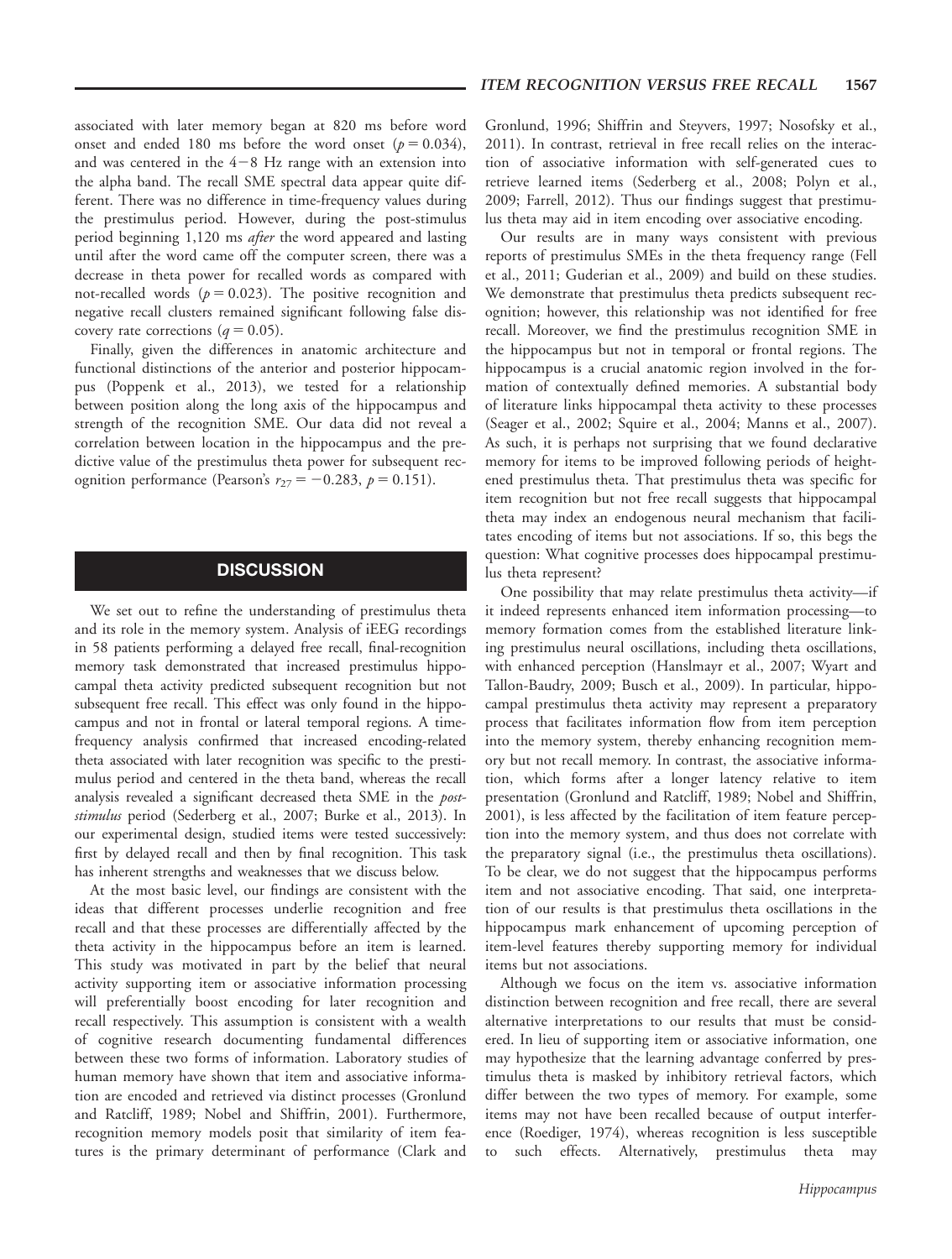differentially affect weak and strong memories (and thus recognition and recall performance). Future research should followup on this work with alternative testing approaches: experiments that systematically vary retrieval effects, e.g., output interference, or memory strength are needed to better understand the cognitive correlates of prestimulus theta. Moreover, concomitant electrographic recordings with experiments that dissociate item and associative information processing, for example with an associative recognition task or by manipulation of encoding strategy (e.g., Begg, 1978; McGee, 1980), would further assess the item-associative information distinction.

While our study benefited from a large dataset of intracranial recordings during this combined task, there are several limitations imposed by our experimental design. By testing the same words first by free recall and subsequently by final recognition, memory performance may be differentially affected by factors inherent to the design rather than inherent to the type of memory (i.e., recognition or free recall). Recognition of recalled words was enhanced because the free recall period acted as a second study (Kahana et al., 2005). We excluded recalled words from our recognition analysis for this reason. Moreover, the timing of the test periods may have affected the behavioral and neural effects we found. Free recall occurred after a minimum 20 s delay, but recognition occurred following all lists (approximately  $2-35$  minutes after learning a word). While our serial position behavioral analyses illustrate that primacy effects (present) and recency effects (absent) were similar between final recognition and delayed free recall, future research with an interleaved trial design will provide a more straightforward approach to comparing recognition and recall. That is, by using separate words and alternating between testing item recognition and free recall, both limitations (second study, timing difference between memory tests) outlined here would be avoided.

Another important question to be addressed with future research is whether hippocampal prestimulus theta can be harnessed to improve human memory. To this end, we must better understand how theta activity before learning fluctuates on a trial-by-trial basis. For instance, this signal may correlate with expectation of a stimulus: in this case theta power would rise before every item and increases before to-be-recognized words would be greater than those preceding forgotten items. If so, it remains to be determined how much of a boost artificially increasing theta would generate. A better understanding of this intriguing signal will yield the best chance of leveraging it to enhance memory.

#### Acknowledgments

The authors thank Dale H. Wyeth and Edmund Wyeth for technical assistance at Thomas Jefferson Hospital and Ashwin G. Ramayya, Nicole M. Long, and Karl M. Healey for helpful discussion and input. They also thank the members of the clinical teams where the data were collected: Ashwini Sharan, James Evans, Michael Sperling, Timothy Lucas, and Gordon Baltuch. We are indebted to the patients who have selflessly volunteered their time to participate in our study.

# **REFERENCES**

- Addison PS. 2002. The Illustrated Wavelet Transform Handbook: Introductory Theory and Applications in Science, Engineering, Medicine and Finance. Bristol: Institute of Physics Publishing.
- Begg I. 1978. Imagery and organization in memory: Instructional effects. Mem Cogn 6:174–183.
- Benjamini Y, Hochberg Y. 1995. Controlling the false discovery rate: A practical and powerful approach to multiple testing. J R Stat Soc Ser B 57:289–300.
- Burke JF, Zaghloul KA, Jacobs J, Williams RB, Sperling MR, Sharan AD, Kahana MJ. 2013. Synchronous and asynchronous theta and gamma activity during episodic memory formation. J Neurosci 33: 292–304.
- Busch NA, Dubois J, VanRullen, R. 2009. The phase of ongoing EEG oscillations predicts visual perception. J Neurosci 29:7869–7876.
- Castel AD, Craik FI. 2003. The effects of aging and divided attention on memory for item and associative information. Psychol Aging 18:873–885.
- Clark SE, Gronlund SD. 1996. Global matching models of recognition memory: How the models match the data. Psychon Bull Rev 3:37–60.
- Farrell S. 2012. Temporal clustering and sequencing in short-term memory and episodic memory. Psychol Rev 119:223–271.
- Fell J, Ludowig E, Staresina B, Wagner T, Kranz T, Elger CE, Axmacher N. 2011. Medial temporal theta/alpha power enhancement precedes successful memory encoding: Evidence based on intracranial EEG. J Neurosci 31:5392–5397.
- Geller AS, Schleifer IK, Sederberg PB, Jacobs J, Kahana MJ. 2007. PyEPL: A cross-platform experiment-programming library. Behav Res Methods 39:950–958.
- Greene RL. 1989. Spacing effects in memory: Evidence for a twoprocess account. J Exp Psychol Learn Mem Cogn 15:371–377.
- Gronlund SD, Ratcliff R. 1989. Time course of item and associative information: Implications for global memory models. J Exp Psychol Learn Mem Cogn 15:846–858.
- Gruber MJ, Watrous AJ, Ekstrom AD, Ranganath C, Otten LJ. 2013. Expected reward modulates encoding-related theta activity before an event. NeuroImage 64:68–74.
- Guderian S, Schott B, Richardson-Klavehn A, Duzel E. 2009. Medial temporal theta state before an event predicts episodic encoding success in humans. Proc Natl Acad Sci U S A 106:5365.
- Hanslmayr S, Klimesch W, Sauseng P, Gruber W, Doppelmayr M, Freunberger R, Pecherstorfer T, Birbaumer N. 2007. Alpha phase reset contributes to the generation of ERPs. Cereb Cortex 17:1–8.
- Hanslmayr S, Staudigl T. 2014. How brain oscillations form memories–a processing based perspective on oscillatory subsequent memory effects. NeuroImage 85(Pt 2):648–655.
- Hockley WE, Cristi C. 1996. Tests of encoding tradeoffs between item and associative information. Mem Cognit 24:202–216.
- Kahana MJ. 1996. Associative retrieval processes in free recall. Mem Cognit 24:103–109.
- Kahana MJ. 2012. Foundations of Human Memory. New York, NY: Oxford University Press.
- Kahana MJ, Dolan ED, Sauder CL, Wingfield A. 2005. Intrusions in episodic recall: Age differences in editing of overt responses. J Gerontol Psychol Sci 60:92–97.